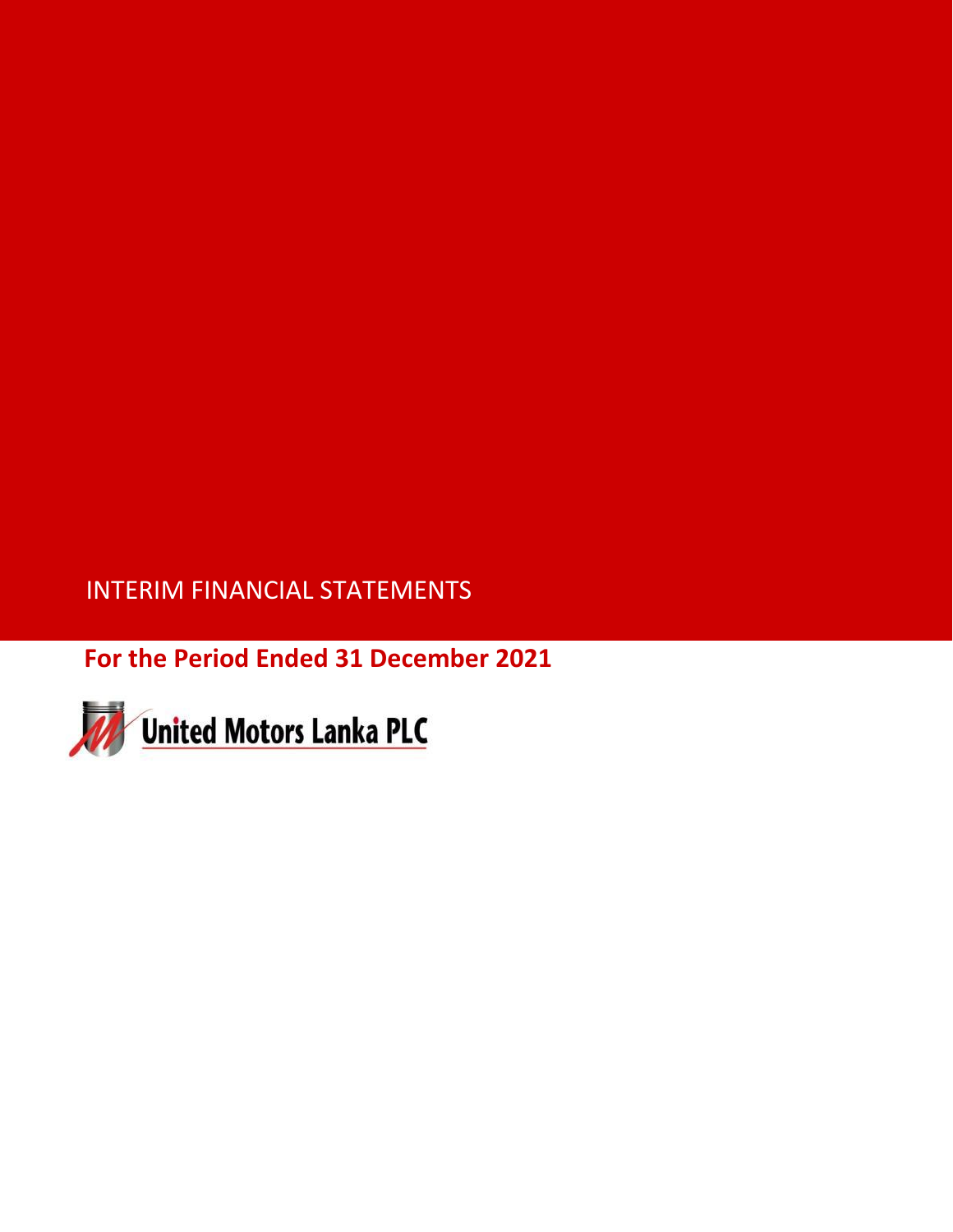# **UNITED MOTORS LANKA PLC INTERIM FINANCIAL STATEMENTS FOR NINE MONTHS ENDED 31 DECEMBER 2021 STATEMENT OF PROFIT OR LOSS AND OTHER COMPREHENSIVE INCOME**

|                                                               | Group       |               |          |                   | Company           |           |             |             |          |             |             |           |
|---------------------------------------------------------------|-------------|---------------|----------|-------------------|-------------------|-----------|-------------|-------------|----------|-------------|-------------|-----------|
|                                                               | Un-audited  | Un-audited    | Variance | <b>Un-audited</b> | <b>Un-audited</b> | Variance  | Un-audited  | Un-audited  | Variance | Un-audited  | Un-audited  | Variance  |
|                                                               | 9 Months    | 9 Months      |          | 3 Months          | 3 Months          |           | 9 Months    | 9 Months    |          | 3 Months    | 3 Months    |           |
|                                                               | ended       | ended         |          | ended             | ended             |           | ended       | ended       |          | ended       | ended       |           |
|                                                               | 31.12.2021  | 31.12.2020    |          | 31.12.2021        | 31.12.2020        |           | 31.12.2021  | 31.12.2020  |          | 31.12.2021  | 31.12.2020  |           |
|                                                               |             |               |          |                   |                   |           |             |             |          |             |             |           |
| Revenue from contracts with customers                         | 10,637,205  | 9,534,296     | 11.6%    | 3,397,992         | 3,326,957         | 2.1%      | 3,662,218   | 5,717,600   | $-35.9%$ | 1,858,627   | 1,896,847   | $-2.0%$   |
| Cost of sales                                                 | (8,403,443) | (7, 479, 209) | $-12.4%$ | (2,466,342)       | (2,692,809)       | 8.4%      | (2,486,504) | (4,015,184) | 38.1%    | (1,220,487) | (1,434,938) | 14.9%     |
| Gross profit                                                  | 2,233,762   | 2,055,087     | 8.7%     | 931,650           | 634,148           | 46.9%     | 1,175,714   | 1,702,416   | $-30.9%$ | 638,140     | 461,909     | 38.2%     |
|                                                               |             |               |          |                   |                   |           |             |             |          |             |             |           |
| <b>Distribution expenses</b>                                  | (270, 370)  | (295, 396)    | 8.5%     | (108, 864)        | (99, 220)         | $-9.7%$   | (135, 791)  | (168, 075)  | 19.2%    | (59, 372)   | (48, 684)   | $-22.0%$  |
| Administrative and other expenses                             | (1,372,051) | (1, 249, 268) | $-9.8%$  | (475, 824)        | (430, 382)        | $-10.6%$  | (1,064,552) | (1,052,715) | $-1.1%$  | (367, 623)  | (362, 703)  | $-1.4%$   |
| Other income                                                  | 93,469      | 81,905        | 14.1%    | 17,356            | 28,739            | $-39.6%$  | 136,889     | 95,519      | 43.3%    | 33,875      | 33,093      | 2.4%      |
| Profit from operating activities                              | 684,810     | 592,328       | 15.6%    | 364,318           | 133,285           | 173.3%    | 112,260     | 577,145     | $-80.5%$ | 245,020     | 83,615      | 193.0%    |
| Finance income                                                | 119.604     | 109.114       | 9.6%     | 48,012            | 60.951            | $-21.2%$  | 192,214     | 145,535     | 32.1%    | 74.133      | 71.433      | 3.8%      |
| Finance cost                                                  | (51, 143)   | (309, 278)    | 83.5%    | 7,061             | (51, 815)         | 113.6%    | (27,076)    | (189, 438)  | 85.7%    | (3,284)     | (38,608)    | 91.5%     |
| Net finance income/(cost)                                     | 68,461      | (200, 164)    | 134.2%   | 55,073            | 9,136             | 502.8%    | 165,138     | (43,903)    | 476.1%   | 70,849      | 32,825      | 115.8%    |
| Profit before income tax expense                              | 753,271     | 392,164       | 92.1%    | 419,391           | 142,421           | 194.5%    | 277,398     | 533,242     | $-48.0%$ | 315,869     | 116,440     | 171.3%    |
| Income tax expense                                            | (182, 322)  | (143, 654)    | $-26.9%$ | (96, 170)         | (34, 572)         | $-178.2%$ | (72, 295)   | (142, 184)  | 49.2%    | (74, 486)   | (34,082)    | $-118.6%$ |
| Profit for the period                                         | 570,949     | 248,510       | 129.7%   | 323,221           | 107,849           | 199.7%    | 205,103     | 391,058     | $-47.6%$ | 241,383     | 82,358      | 193.1%    |
| Other comprehensive income                                    |             |               |          |                   |                   |           |             |             |          |             |             |           |
| Items that will never be reclassified to profit or loss       |             |               |          |                   |                   |           |             |             |          |             |             |           |
| Changes in the fair value of equity investments at fair value |             |               |          |                   |                   |           |             |             |          |             |             |           |
| through other comprehensive income                            | 29,230      | 132,777       |          | 19.662            | 55,600            |           | 18,473      | 104,950     |          | 11,854      | 47,401      |           |
| Other comprehensive income for the period                     | 29,230      | 132,777       |          | 19,662            | 55,600            |           | 18,473      | 104,950     |          | 11,854      | 47,401      |           |
|                                                               |             |               |          |                   |                   |           |             |             |          |             |             |           |
| Total comprehensive income for the period                     | 600.179     | 381.287       |          | 342.883           | 163.449           |           | 223.576     | 496.008     |          | 253.237     | 129.759     |           |
|                                                               |             |               |          |                   |                   |           |             |             |          |             |             |           |
| Profit attributable to:                                       |             |               |          |                   |                   |           |             |             |          |             |             |           |
| Owners of United Motors Lanka PLC                             | 570,949     | 248,510       |          | 323,221           | 107,849           |           | 205,103     | 391,058     |          | 241,383     | 82,358      |           |
| Profit for the period                                         | 570.949     | 248,510       |          | 323,221           | 107,849           |           | 205,103     | 391,058     |          | 241.383     | 82,358      |           |
|                                                               |             |               |          |                   |                   |           |             |             |          |             |             |           |
| Total comprehensive income attributable to:                   |             |               |          |                   |                   |           |             |             |          |             |             |           |
| Owners of United Motors Lanka PLC                             | 600,179     | 381,287       |          | 342,883           | 163,449           |           | 223,576     | 496,008     |          | 253,237     | 129,759     |           |
| Total comprehensive income for the period                     | 600,179     | 381,287       |          | 342,883           | 163,449           |           | 223,576     | 496,008     |          | 253,237     | 129,759     |           |
|                                                               |             |               |          |                   |                   |           |             |             |          |             |             |           |
| Basic earnings per share (LKR.)                               | 5.66        | 2.46          |          | 3.20              | 1.07              |           | 2.03        | 3.88        |          | 2.39        | 0.82        |           |

### Note:

All amounts are in LKR.'000s, unless otherwise stated. Figures in brackets indicate deductions.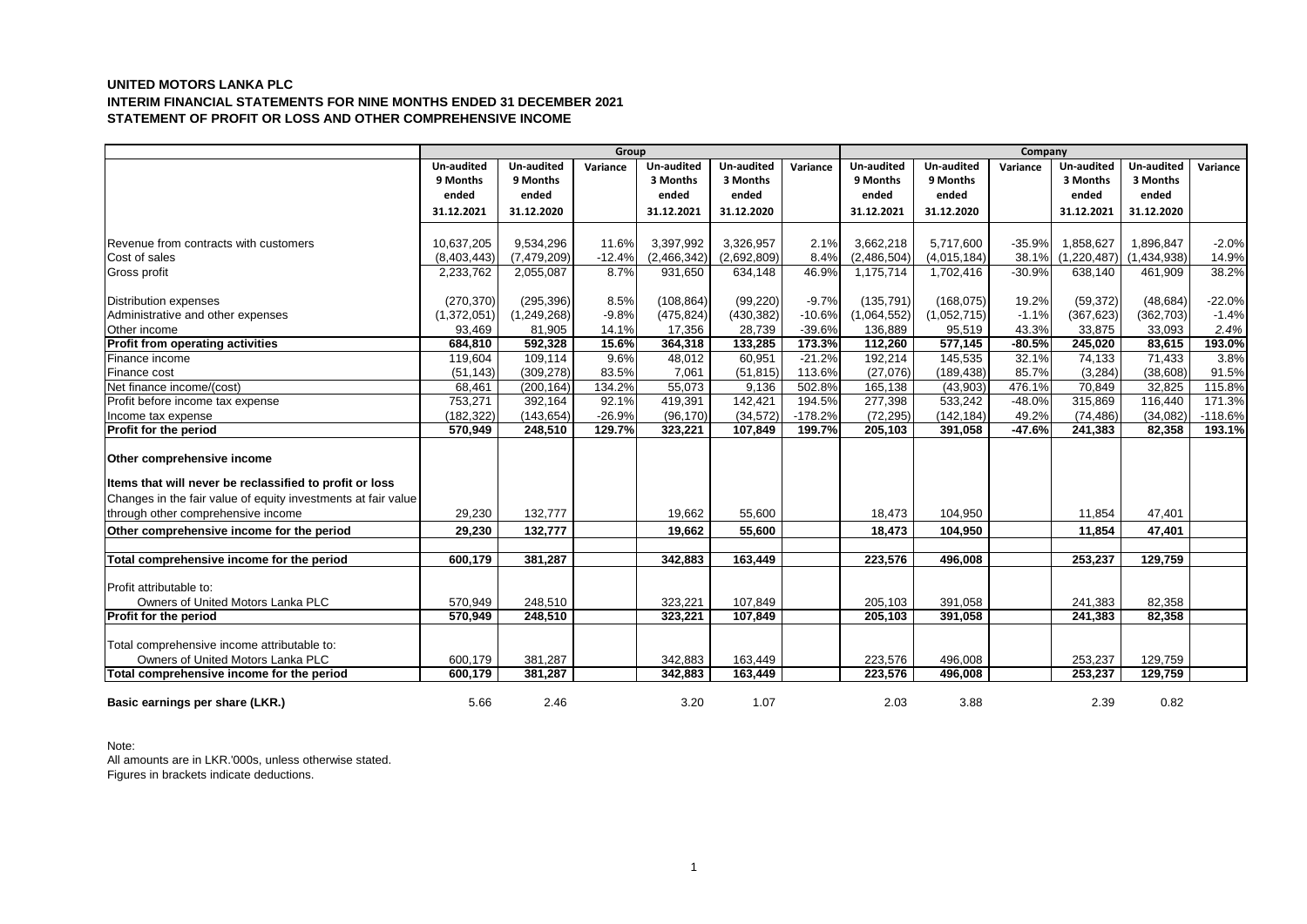# **UNITED MOTORS LANKA PLC INTERIM FINANCIAL STATEMENTS FOR NINE MONTHS ENDED 31 DECEMBER 2021 STATEMENT OF FINANCIAL POSITION**

| Group                                                             |               |                | Company           |                  |  |  |
|-------------------------------------------------------------------|---------------|----------------|-------------------|------------------|--|--|
|                                                                   | Un-audited    | <b>Audited</b> | <b>Un-audited</b> | <b>Audited</b>   |  |  |
| As at                                                             | 31.12.2021    | 31.03.2021     | 31.12.2021        | 31.03.2021       |  |  |
| <b>Assets</b>                                                     |               |                |                   |                  |  |  |
| <b>Non-current assets</b>                                         |               |                |                   |                  |  |  |
| Property, plant & equipment                                       | 7,769,361     | 7,836,020      | 7,155,298         | 7,190,990        |  |  |
| Investment property                                               |               |                | 521,260           | 521,260          |  |  |
| Intangible assets                                                 | 198,036       | 220,119        | 195,124           | 216,992          |  |  |
| Right-of-use assets                                               | 305,841       | 265,208        | 113,737           | 212,415          |  |  |
| Investments in subsidiaries                                       |               |                | 222,400           | 222,400          |  |  |
| Financial assets at fair value through other comprehensive income | 274,877       | 258,864        | 229,667           | 211,519          |  |  |
| Reimbursable right                                                | 46,833        | 46,833         | 41,885            | 41,885           |  |  |
| Deferred tax assets                                               | 400,461       | 507,080        | 172,335           | 189,714          |  |  |
| <b>Total non-current assets</b>                                   | 8,995,409     | 9,134,124      | 8,651,706         | 8,807,175        |  |  |
| <b>Current assets</b>                                             |               |                |                   |                  |  |  |
| Inventories                                                       | 4,427,651     | 3,383,961      | 1,717,759         | 1,427,937        |  |  |
| Trade and other receivables                                       | 2,954,889     | 2,065,783      | 965,464           | 764,046          |  |  |
| Amounts due from related parties                                  |               |                | 61,093            | 380,206          |  |  |
| Current tax receivables                                           | 28,731        | 8,657          |                   |                  |  |  |
| Other financial assets at amortised cost                          |               |                | 1,839,000         |                  |  |  |
| Financial assets at fair value through profit or loss             | 1,226,065     | 3,309,783      | 1,156,050         | 3,309,783        |  |  |
| Cash and cash equivalents                                         | 533,083       | 851,744        | 303,957           | 644,512          |  |  |
| <b>Total current assets</b>                                       | 9,170,419     | 9,619,928      | 6,043,323         | 6,526,484        |  |  |
| <b>Total assets</b>                                               | 18,165,828    | 18,754,052     | 14,695,029        | 15,333,659       |  |  |
| <b>Equity and liabilities</b>                                     |               |                |                   |                  |  |  |
| <b>Equity</b>                                                     |               |                |                   |                  |  |  |
| Stated capital                                                    | 336,335       | 336,335        | 336,335           | 336,335          |  |  |
| Capital reserve                                                   | 5,380,532     | 5,380,532      | 5,017,658         | 5,017,658        |  |  |
| Other components of equity                                        | 1,391,491     | 1,364,572      | 1,424,318         | 1,405,852        |  |  |
| Retained earnings                                                 | 6,690,906     | 6,218,547      | 6,659,027         | 6,554,818        |  |  |
| Total equity attributable to the equity holders of the parent     | 13,799,264    | 13,299,986     | 13,437,338        | 13,314,663       |  |  |
| <b>Non-current liabilities</b>                                    |               |                |                   |                  |  |  |
| Interest bearing borrowings                                       |               | 3,150          |                   |                  |  |  |
| Employee benefit obligations                                      | 312,267       | 282,299        | 275,663           | 251,995          |  |  |
| Lease liabilities                                                 | 176,790       | 180,985        | 57,844            | 74,651           |  |  |
| Deferred tax liabilities                                          | 305,816       | 315,655        | 271,010           | 291,749          |  |  |
| <b>Total non-current liabilities</b>                              | 794,873       | 782,089        | 604,517           | 618,395          |  |  |
|                                                                   |               |                |                   |                  |  |  |
| <b>Current liabilities</b>                                        |               |                |                   |                  |  |  |
| Interest bearing borrowings                                       | 587,706       | 2,103,829      |                   | 500,411          |  |  |
| Trade and other payables                                          | 2,719,591     | 2,319,162      | 401,356           | 619,915          |  |  |
| Lease liabilities<br>Amounts due to related parties               | 124,407<br>÷, | 100,363<br>ä,  | 68,608<br>64,526  | 152,423<br>2,841 |  |  |
| <b>Current tax liabilities</b>                                    | 69,764        | 76,941         | 67,593            | 76,454           |  |  |
| <b>Bank overdrafts</b>                                            | 70,223        | 71,682         | 51,091            | 48,557           |  |  |
| <b>Total current liabilities</b>                                  | 3,571,691     | 4,671,977      | 653,174           | 1,400,601        |  |  |
| <b>Total liabilities</b>                                          | 4,366,564     | 5,454,066      | 1,257,691         | 2,018,996        |  |  |
| <b>Total equity and liabilities</b>                               | 18,165,828    | 18,754,052     | 14,695,029        | 15,333,659       |  |  |
|                                                                   |               |                |                   |                  |  |  |
| Net assets per share -LKR                                         | 136.76        | 131.81         | 133.17            | 131.96           |  |  |

Note:

All amounts are in LKR.'000s, unless otherwise stated.

I certify that these interim financial statements are in compliance with the requirements of the Companies Act No. 07 of 2007.

Layacher

Thushara Jayasekara Group Chief Financial Officer

The Board of Directors is responsible for the preparation and presentation of these interim financial statements.

son

10-Feb-2022 Colombo

Devaka Cooray Chanaka Yatawara Group Chief Executive Officer / Executive Director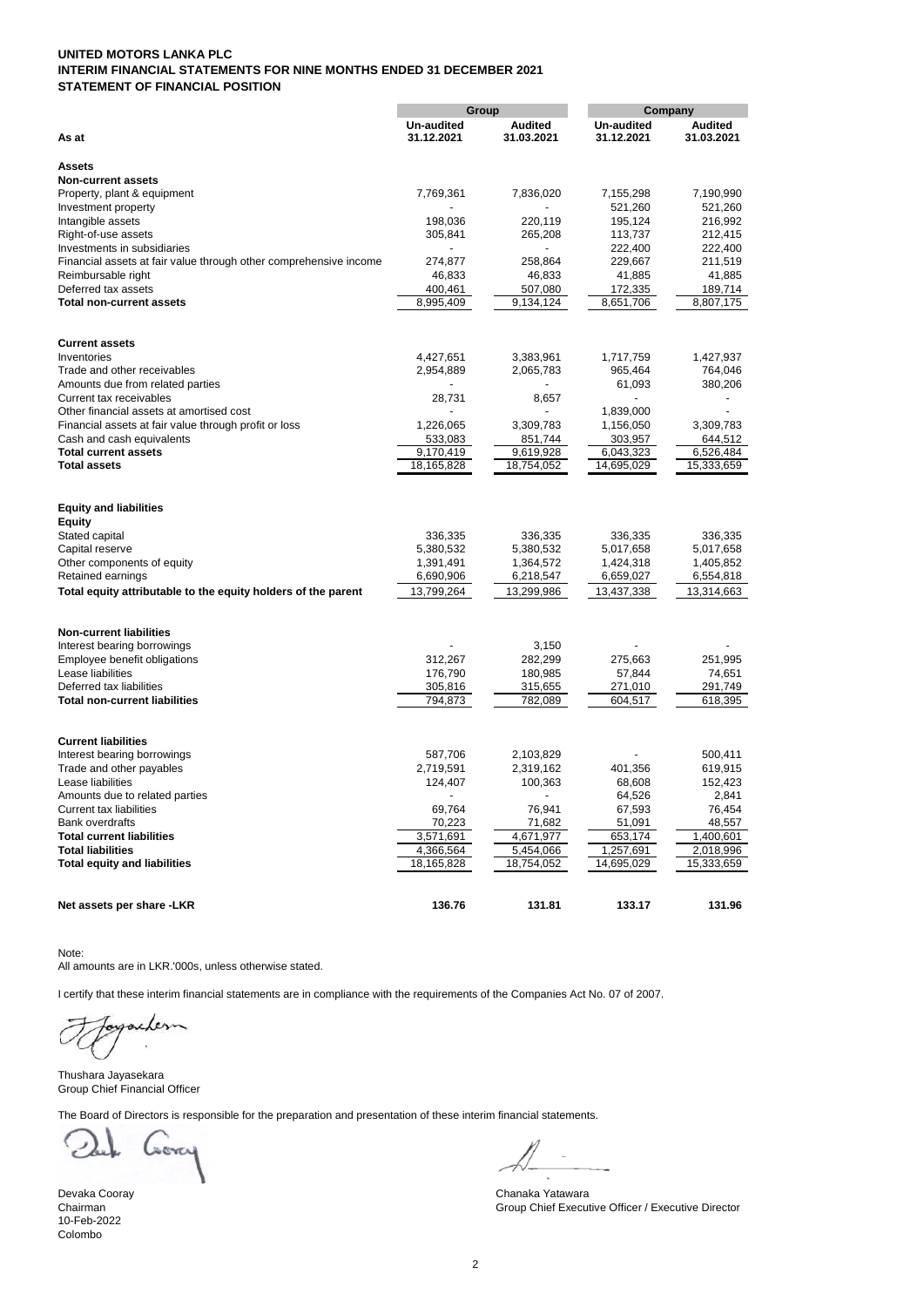#### **UNITED MOTORS LANKA PLC INTERIM FINANCIAL STATEMENTS FOR NINE MONTHS ENDED 31 DECEMBER 2021 STATEMENT OF CHANGES IN EQUITY**

|                                                                                                                                                                                  | <b>Stated Capital</b> | Capital         | <b>Other Components of Equity</b> |                              |                          | Retained            | <b>Total</b>                      |                          |
|----------------------------------------------------------------------------------------------------------------------------------------------------------------------------------|-----------------------|-----------------|-----------------------------------|------------------------------|--------------------------|---------------------|-----------------------------------|--------------------------|
|                                                                                                                                                                                  |                       | Reserve         | Development                       | Property,                    | General                  | <b>FVOCI</b>        | <b>Earnings</b>                   | Equity                   |
|                                                                                                                                                                                  |                       |                 | Reserve                           | <b>Plant &amp; Equipment</b> | <b>Reserves</b>          | Reserve             |                                   |                          |
|                                                                                                                                                                                  |                       |                 |                                   | <b>Replacement Reserve</b>   |                          |                     |                                   |                          |
|                                                                                                                                                                                  | <b>LKR '000</b>       | <b>LKR '000</b> | <b>LKR '000</b>                   | <b>LKR '000</b>              | <b>LKR '000</b>          | <b>LKR '000</b>     | <b>LKR '000</b>                   | <b>LKR '000</b>          |
| Group                                                                                                                                                                            |                       |                 |                                   |                              |                          |                     |                                   |                          |
| <b>Balance as at 01.04.2020</b>                                                                                                                                                  | 336,335               | 5,258,843       | 785,400                           | 308,900                      | 466,250                  | (315, 323)          | 5,881,039                         | 12,721,444               |
| Profit for the nine months ended 31.12.2020<br>Other comprehensive income for the nine months period                                                                             |                       |                 |                                   |                              |                          |                     | 248,510                           | 248,510                  |
| Net change in equity investments at fair value through other comprehensive income<br>Net gain on disposal of equity investments at fair value through other comprehensive income |                       |                 |                                   |                              |                          | 132,777<br>(1, 199) | $\overline{\phantom{a}}$<br>1,199 | 132,777                  |
| Total comprehensive income for the period                                                                                                                                        |                       |                 | $\tilde{\phantom{a}}$             | $\blacksquare$               | $\overline{\phantom{a}}$ | 131,578             | 249,709                           | 381,287                  |
| Transactions with owners in their capacity as owners :                                                                                                                           |                       |                 |                                   |                              |                          |                     |                                   |                          |
| Interim dividend paid 2020 / 2021<br>Balance as at 31.12.2020                                                                                                                    | 336,335               | 5,258,843       | 785,400                           | 308,900                      | 466,250                  | (183, 745)          | (151, 351)<br>5,979,397           | (151, 351)<br>12,951,380 |
|                                                                                                                                                                                  |                       |                 |                                   |                              |                          |                     |                                   |                          |
| Profit for the three months ended 31.03.2021                                                                                                                                     |                       |                 |                                   |                              |                          |                     | 255,165                           | 255,165                  |
| Other comprehensive income for the three months period                                                                                                                           |                       |                 |                                   |                              |                          |                     |                                   |                          |
| Re-measurements of post employment benefit obligations                                                                                                                           |                       |                 |                                   |                              |                          |                     | (23, 663)                         | (23, 663)                |
| Deferred tax on re-measurements of post employment benefit obligations                                                                                                           |                       |                 |                                   |                              |                          |                     | 4,301                             | 4,301                    |
| Net change in equity investments at fair value through other comprehensive income                                                                                                |                       |                 |                                   |                              |                          | (8,886)             | $\sim$                            | (8,886)                  |
| Net gain on disposal of equity investments at fair value through other comprehensive income                                                                                      |                       |                 |                                   |                              |                          | (3, 347)            | 3,347                             |                          |
| Revaluation of land                                                                                                                                                              |                       | 135,210         |                                   |                              |                          |                     | $\overline{a}$                    | 135,210                  |
| Deferred tax on revaluation of land                                                                                                                                              |                       | (13,521)        |                                   |                              |                          |                     |                                   | (13, 521)                |
| Total comprehensive income for the period                                                                                                                                        |                       | 121,689         |                                   |                              |                          | (12, 233)           | 239,150                           | 348,606                  |
| Balance as at 31.03.2021                                                                                                                                                         | 336,335               | 5,380,532       | 785,400                           | 308,900                      | 466,250                  | (195, 978)          | 6,218,547                         | 13,299,986               |
| Profit for the nine months ended 31.12.2021<br>Other comprehensive income for the nine months period                                                                             |                       |                 |                                   |                              |                          |                     | 570,949                           | 570,949                  |
| Net change in equity investments at fair value through other comprehensive income                                                                                                |                       |                 |                                   |                              |                          | 29,230              | ÷,                                | 29,230                   |
| Net gain on disposal of equity investments at fair value through other comprehensive income                                                                                      |                       |                 |                                   |                              |                          | (2,311)             | 2,311                             |                          |
| Total comprehensive income for the period                                                                                                                                        |                       |                 | $\blacksquare$                    | $\blacksquare$               | $\blacksquare$           | 26,919              | 573,260                           | 600,179                  |
|                                                                                                                                                                                  |                       |                 |                                   |                              |                          |                     |                                   |                          |
| Transactions with owners in their capacity as owners :                                                                                                                           |                       |                 |                                   |                              |                          |                     |                                   |                          |
| Final dividend paid 2020 / 2021                                                                                                                                                  |                       |                 |                                   |                              |                          |                     | (100, 901)                        | (100, 901)               |
| <b>Balance as at 31.12.2021</b>                                                                                                                                                  | 336,335               | 5,380,532       | 785,400                           | 308,900                      | 466,250                  | (169, 059)          | 6,690,906                         | 13,799,264               |

Notes: All amounts are in LKR.'000s, unless otherwise stated. Figures in the brackets indicate deduction.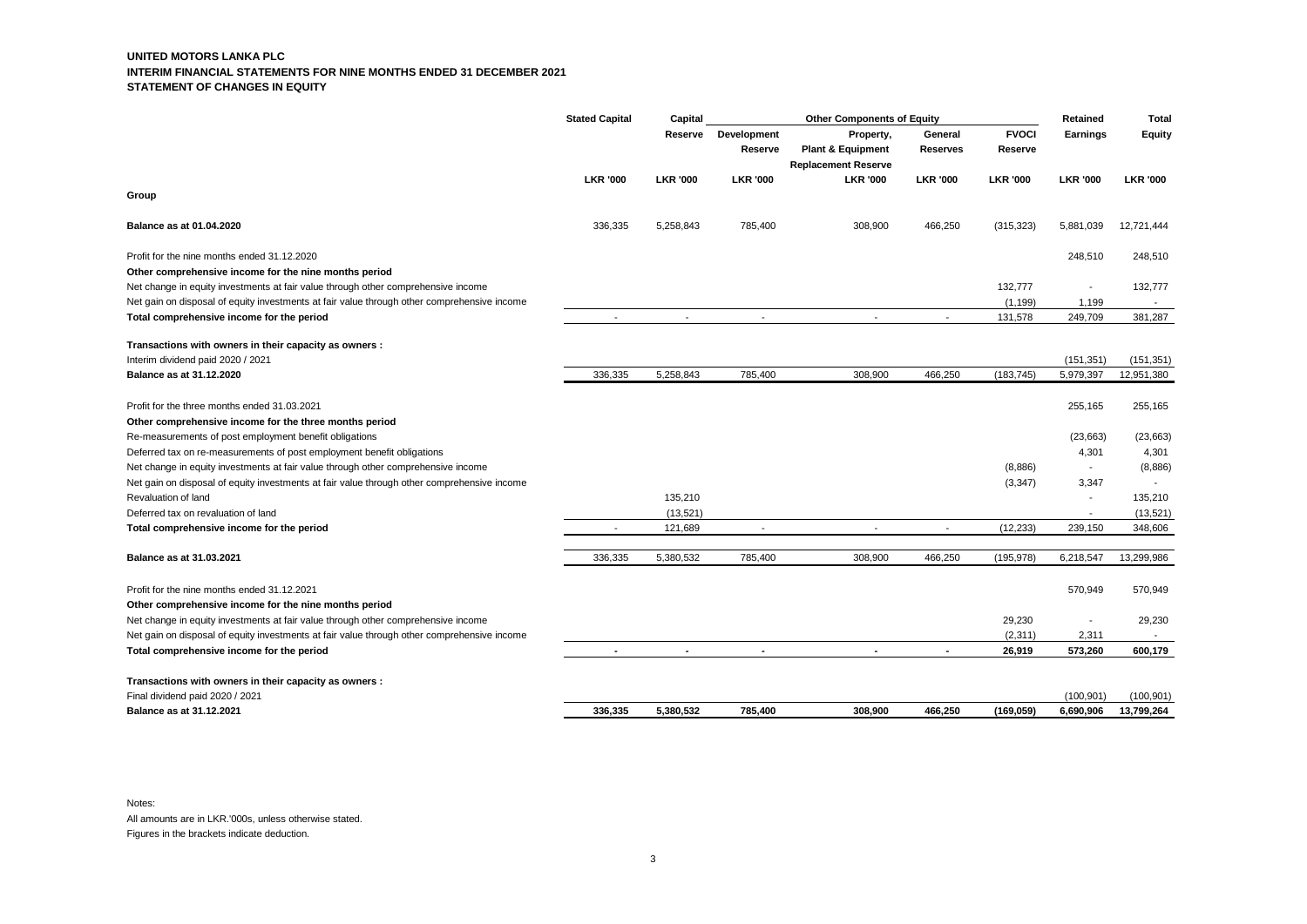#### **UNITED MOTORS LANKA PLC INTERIM FINANCIAL STATEMENTS FOR NINE MONTHS ENDED 31 DECEMBER 2021 STATEMENT OF CHANGES IN EQUITY**

|                                                                                             | <b>Stated Capital</b><br>Capital<br><b>Other Components of Equity</b> |                          |                          | Retained                                                                | <b>Total</b>               |                         |                 |                 |
|---------------------------------------------------------------------------------------------|-----------------------------------------------------------------------|--------------------------|--------------------------|-------------------------------------------------------------------------|----------------------------|-------------------------|-----------------|-----------------|
|                                                                                             |                                                                       | Reserve                  | Development<br>Reserve   | Property,<br><b>Plant &amp; Equipment</b><br><b>Replacement Reserve</b> | General<br><b>Reserves</b> | <b>FVOCI</b><br>Reserve | Earnings        | Equity          |
|                                                                                             | <b>LKR '000</b>                                                       | <b>LKR '000</b>          | <b>LKR '000</b>          | <b>LKR '000</b>                                                         | <b>LKR '000</b>            | <b>LKR '000</b>         | <b>LKR '000</b> | <b>LKR '000</b> |
| Company                                                                                     |                                                                       |                          |                          |                                                                         |                            |                         |                 |                 |
| Balance as at 01.04.2020                                                                    | 336,335                                                               | 4,904,258                | 785,400                  | 308,900                                                                 | 466,250                    | (248, 338)              | 5,952,596       | 12,505,401      |
| Profit for the nine months ended 31.12.2020                                                 |                                                                       |                          |                          |                                                                         |                            |                         | 391,058         | 391,058         |
| Other comprehensive income for the nine months period                                       |                                                                       |                          |                          |                                                                         |                            |                         |                 |                 |
| Net change in equity investments at fair value through other comprehensive income           |                                                                       |                          |                          |                                                                         |                            | 104,950                 |                 | 104,950         |
| Total comprehensive income for the period                                                   |                                                                       |                          | $\overline{\phantom{a}}$ | $\sim$                                                                  |                            | 104,950                 | 391,058         | 496,008         |
| Transactions with owners in their capacity as owners :                                      |                                                                       |                          |                          |                                                                         |                            |                         |                 |                 |
| Interim dividend paid 2020 / 2021                                                           |                                                                       |                          |                          |                                                                         |                            |                         | (151, 351)      | (151, 351)      |
| <b>Balance as at 31.12.2020</b>                                                             | 336,335                                                               | 4,904,258                | 785,400                  | 308,900                                                                 | 466,250                    | (143, 388)              | 6,192,303       | 12,850,058      |
| Profit for the three months ended 31.03.2021                                                |                                                                       |                          |                          |                                                                         |                            |                         | 375,581         | 375,581         |
| Other comprehensive income for the three months period                                      |                                                                       |                          |                          |                                                                         |                            |                         |                 |                 |
| Re-measurements of post employment benefit obligations                                      |                                                                       |                          |                          |                                                                         |                            |                         | (20, 502)       | (20, 502)       |
| Deferred tax on re-measurements of post employment benefit obligations                      |                                                                       |                          |                          |                                                                         |                            |                         | 3,662           | 3,662           |
| Net change in equity investments at fair value through other comprehensive income           |                                                                       |                          |                          |                                                                         |                            | (7,536)                 |                 | (7, 536)        |
| Net gain on disposal of equity investments at fair value through other comprehensive income |                                                                       |                          |                          |                                                                         |                            | (3,774)                 | 3,774           |                 |
| Revaluation of land                                                                         |                                                                       | 126,000                  |                          |                                                                         |                            |                         |                 | 126,000         |
| Deferred tax on revaluation of land                                                         |                                                                       | (12,600)                 |                          |                                                                         |                            |                         |                 | (12,600)        |
| Total comprehensive income for the period                                                   |                                                                       | 113,400                  |                          |                                                                         | $\blacksquare$             | (11, 310)               | 362,515         | 464,605         |
| Balance as at 31.03.2021                                                                    | 336,335                                                               | 5,017,658                | 785,400                  | 308,900                                                                 | 466,250                    | (154, 698)              | 6,554,818       | 13,314,663      |
| Profit for the nine months ended 31.12.2021                                                 |                                                                       |                          |                          |                                                                         |                            |                         | 205,103         | 205,103         |
| Other comprehensive income for the nine months period                                       |                                                                       |                          |                          |                                                                         |                            |                         |                 |                 |
| Net change in equity investments at fair value through other comprehensive income           |                                                                       |                          |                          |                                                                         |                            | 18,473                  |                 | 18,473          |
| Net gain on disposal of equity investments at fair value through other comprehensive income |                                                                       |                          |                          |                                                                         |                            | (7)                     | $\overline{7}$  | $\sim$          |
| Total comprehensive income for the period                                                   | $\overline{\phantom{a}}$                                              | $\overline{\phantom{a}}$ | $\overline{\phantom{a}}$ | $\overline{\phantom{a}}$                                                | $\blacksquare$             | 18,466                  | 205,110         | 223,576         |
| Transactions with owners in their capacity as owners :                                      |                                                                       |                          |                          |                                                                         |                            |                         |                 |                 |
| Final dividend paid 2020 / 2021                                                             |                                                                       |                          |                          |                                                                         |                            |                         | (100, 901)      | (100, 901)      |
| <b>Balance as at 31.12.2021</b>                                                             | 336.335                                                               | 5.017.658                | 785.400                  | 308.900                                                                 | 466.250                    | (136, 232)              | 6,659,027       | 13,437,338      |

Notes: All amounts are in LKR.'000s, unless otherwise stated. Figures in the brackets indicate deduction.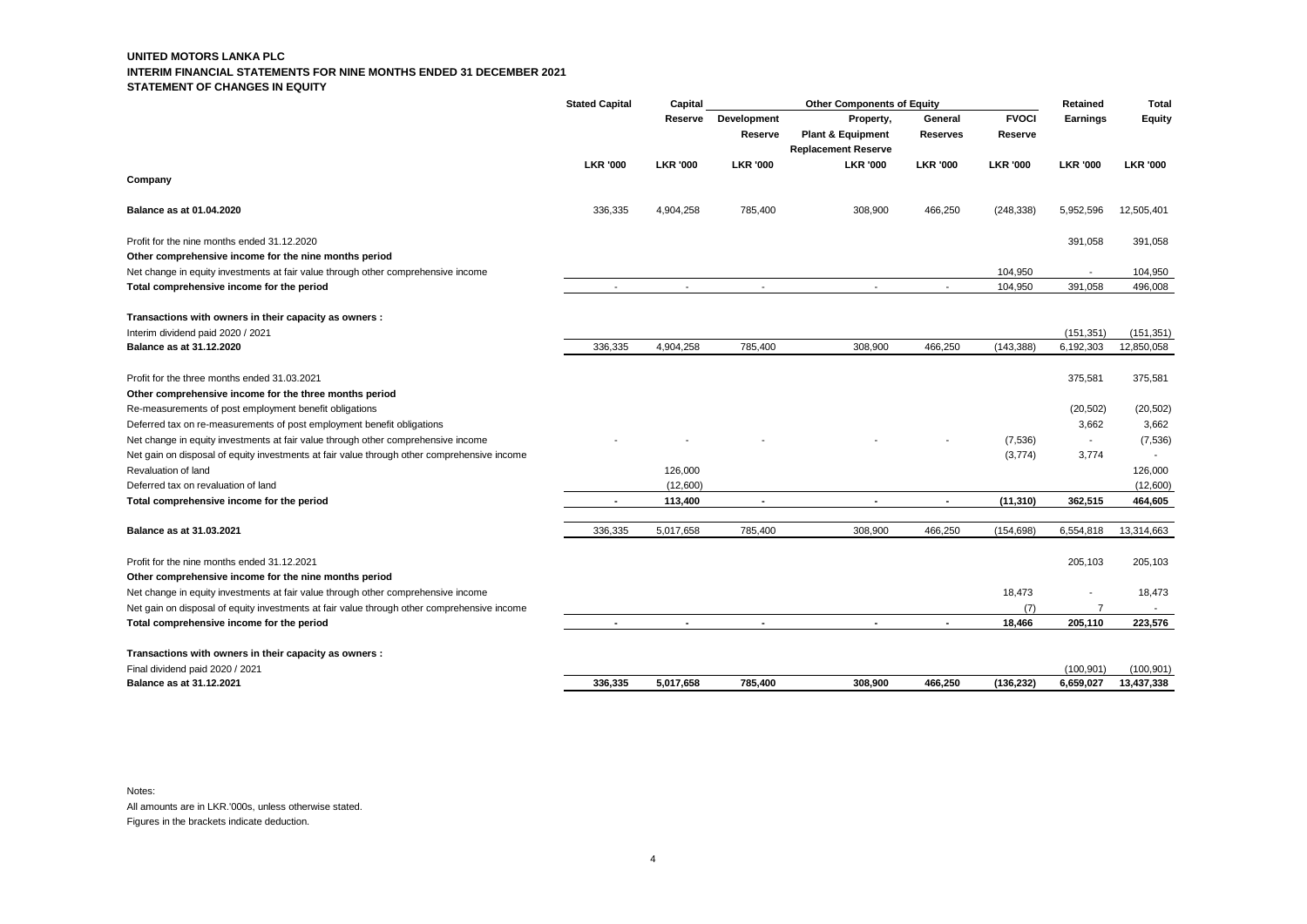# **UNITED MOTORS LANKA PLC**

# **INTERIM FINANCIAL STATEMENTS FOR NINE MONTHS ENDED 31 DECEMBER 2021**

**Statement of Cash Flows**

|                                                                                              | Group                   |       | Company                 |                         |                         |  |
|----------------------------------------------------------------------------------------------|-------------------------|-------|-------------------------|-------------------------|-------------------------|--|
| For the period ended 31 December                                                             | 2021<br><b>LKR '000</b> |       | 2020<br><b>LKR '000</b> | 2021<br><b>LKR '000</b> | 2020<br><b>LKR '000</b> |  |
|                                                                                              |                         |       |                         |                         |                         |  |
| Cash flows from operating activities<br>Profit before income tax expense<br>Adjustments for: | 753,271                 |       | 392,164                 | 277,398                 | 533,242                 |  |
| Provision for depreciation / amortisation                                                    | 171,265                 |       | 194,945                 | 140,056                 | 160,437                 |  |
| Profit on disposal of property, plant & equipment                                            | (51, 878)               |       | (7, 178)                | (45, 238)               | (7,053)                 |  |
| Net gains on disposal of financial asset at fair value through profit or loss                | (12, 449)               |       | (7, 830)                | (12, 449)               | (7, 830)                |  |
| Net change in fair value - financial asset at fair value through profit or loss              | (26, 835)               |       | (33, 420)               | (26, 835)               | (33, 420)               |  |
| Interest expense                                                                             | 46,277                  |       | 308,089                 | 27,932                  | 189,309                 |  |
| Interest income                                                                              | (60, 113)               |       | (55, 545)               | (95, 971)               | (95, 532)               |  |
| Dividend income                                                                              | (10, 942)               |       | (6, 724)                | (8,709)                 | (6,370)                 |  |
| Impairment of trade receivables and losses on warranty claims                                | (776)                   |       | 8,638                   | (3,879)                 | 8,363                   |  |
| Provision for employee benefit obligations                                                   | 29,968                  |       | 29,293                  | 23,667                  | 23,669                  |  |
| Amortisation of right-of-use assets                                                          | 106,429                 |       | 104,357                 | 106,480                 | 109,303                 |  |
| Write-down of inventory to lower of cost or NRV (Net Realisable Value)                       | (3,738)                 |       | 8,077                   | 9,107                   | 23,774                  |  |
| Fair value adjustment on unit trust and commercial papers                                    | (8,678)                 |       | (35, 937)               | (47, 663)               | (35,013)                |  |
| Operating profit before working capital changes                                              | 931,801                 |       | 898,929                 | 343,896                 | 862,879                 |  |
| (Increase)/decrease in inventories                                                           | (1,039,951)             |       | 4,070,849               | (298, 929)              | 2,287,985               |  |
| (Increase)/decrease in trade and other receivables                                           | (888, 330)              |       | 1,438,278               | (197, 538)              | 1,877,662               |  |
| (Increase)/decrease in amounts due from related parties                                      |                         |       | (9)                     | 319,113                 | (2,005,297)             |  |
| Increase in amounts due to related parties                                                   |                         |       |                         | 61,685                  | 71,103                  |  |
| Increase/(decrease) in trade and other payables                                              | 400,429                 |       | 454,919                 | (218, 556)              | 178,553                 |  |
| (Cash out flow)/in flow from operating activities                                            | (596, 051)              |       | 6,862,966               | 9,671                   | 3,272,885               |  |
| Interest paid                                                                                | (46, 052)               |       | (320, 354)              | (28, 343)               | (191, 651)              |  |
| Income tax paid                                                                              | (112, 794)              |       | (4, 430)                | (84, 516)               | (3, 451)                |  |
| Contribution paid and received from investment plan (net)                                    |                         |       | (1, 333)                |                         |                         |  |
| Net cash (out flow)/in flow from operating activities                                        | (754, 897)              |       | 6,536,849               | (103, 188)              | 3,077,783               |  |
| Cash flows from investing activities                                                         |                         |       |                         |                         |                         |  |
| Investment in shares, unit trust and commercial papers                                       | (5,675,321)             |       | (5,977,433)             | (6,805,321)             | (3,727,433)             |  |
| Proceeds from disposal of investments/unit trust                                             | 7,820,218               |       | 1,879,355               | 7,207,327               | 365,937                 |  |
| Acquisitions of property, plant & equipment and intangible assets                            | (93, 169)               |       | (31, 957)               | (87, 136)               | (14, 471)               |  |
| Proceeds from disposal of property, plant & equipment                                        | 62,525                  |       | 13,430                  | 49,875                  | 13,126                  |  |
| Interest received                                                                            | 60,113                  |       | 55,545                  | 95,971                  | 95,532                  |  |
| Dividend received                                                                            | 10,942                  |       | 6,724                   | 8,709                   | 6,370                   |  |
| Net cash in flow/(out flow) from investing activities                                        | 2,185,308               |       | (4,054,336)             | 469,425                 | (3,260,939)             |  |
| Cash flows from financing activities                                                         |                         |       |                         |                         |                         |  |
| Dividend paid                                                                                | (100, 901)              |       |                         | (100, 901)              |                         |  |
| Principal element of lease payments                                                          | (127, 215)              |       | (98, 497)               | (108, 425)              | (107, 684)              |  |
| Loans obtained                                                                               | 5,153,914               |       | 39,325,309              | 1,020,000               | 28,445,851              |  |
| Loans paid                                                                                   | (6,673,411)             |       | (41,544,898)            | (1,520,000)             | (28, 035, 274)          |  |
| Net cash (out flow)/in flow from financing activities                                        | (1,747,613)             |       | (2,318,086)             | (709, 326)              | 302,893                 |  |
| Net (decrease)/increase in cash & cash equivalents                                           | (317, 202)              |       | 164,427                 | (343,089)               | 119,737                 |  |
| Cash & cash equivalents at the beginning of the period                                       | 780,062                 |       | 63,976                  | 595,955                 | 40,503                  |  |
|                                                                                              |                         |       |                         |                         |                         |  |
| Cash and cash equivalents at end of the period                                               | 462,860                 |       | 228,403                 | 252,866                 | 160,240                 |  |
|                                                                                              |                         | Group |                         | Company                 |                         |  |
|                                                                                              | 31.12.2021              |       | 31.12.2020              | 31.12.2021              | 31.12.2020              |  |
|                                                                                              | <b>LKR.'000</b>         |       | <b>LKR.'000</b>         | <b>LKR.'000</b>         | <b>LKR.'000</b>         |  |
| Cash and bank balances                                                                       | 506,168                 |       | 309,643                 | 277,041                 | 219,941                 |  |
| Short term deposits                                                                          | 26,915                  |       | 13,922                  | 26,916                  | 13,921                  |  |
|                                                                                              | 533,083                 |       | 323,565                 | 303,957                 | 233,862                 |  |
| <b>Bank overdrafts</b>                                                                       | (70, 223)               |       | (95, 162)               | (51,091)                | (73, 622)               |  |
| Total cash & cash equivalents                                                                | 462,860                 |       | 228.403                 | 252,866                 | 160,240                 |  |

Notes: All amounts are in LKR.'000s, unless otherwise stated. Figures in brackets indicate deductions.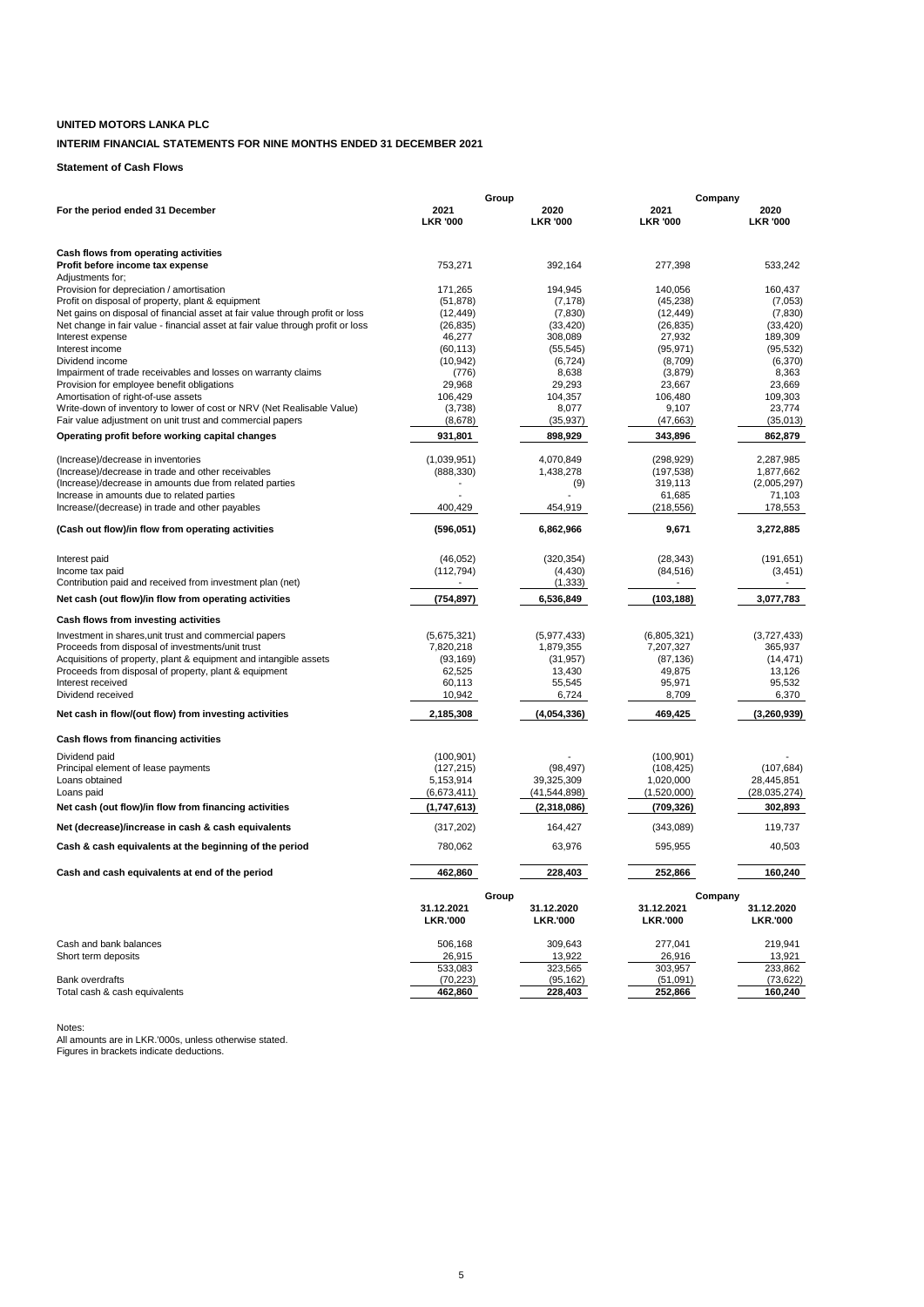#### **1. Reporting entity**

United Motors Lanka PLC (the "Company"), is a Public Quoted Company incorporated on 9 May 1989 and domiciled in Sri Lanka. The registered office and the principal place of<br>business of the Company are located at No.100, Hyd

The ultimate parent company - R I L Property PLC holds 51% of the issued shares of the Company.

#### **2. Interim consolidated financial statements**

The consolidated interim financial statements of the Group as at and for the period ended 31 December 2021 comprise the Company and its subsidiaries. All the group entities are limited liability companies, incorporated and domiciled in Sri Lanka.

The Company is primarily involved in distribution of brand new Mitsubishi and Fuso vehicles, spare parts, lubricants, 3D printers and filaments, after sales services and related services and other companies in the Group are engaged in distribution of vehicles of other brands, heavy equipment, generators, accessories, tyres and assembling of vehicles.

#### **3. Basis of preparation**

The interim financial statements of the Company and the Group have been prepared based on the Sri Lanka Accounting Standards SLFRS/LKAS and consistently applied the accounting policies as stated in the most recent annual report for the year ended 31 March 2021.

These interim financial statements have been prepared in compliance with the requirements of the Sri Lanka Accounting Standard - LKAS 34 on "Interim Financial Reporting" and should be read in conjunction with the annual financial statements for the year ended 31 March 2021.

e financial statements provide the information as required in terms of Rule 7.4 of the Colombo Stock Exchange.

The presentation and classification of the consolidated financial statements of the previous periods have been amended where relevant, for better presentation and to be comparable with those of current period.

#### **4. Impact due to the COVID-19**

4.1 The COVID-19 outbreak in March 2020 followed by the second and the third waves continues to pose challenges to businesses and industries both locally and globally due to uncertainties, restrictions and limitations associated with the pandemic. Extent and the duration of post-lockdown economic implications are not certain but it will have negative impact on the performance of the Company and Group for the year 2021/22.

#### **4.2 Temporary suspension of vehicle imports**

The temporary suspension of vehicle imports brought in through the Gazette Extraordinary No 2176/19 and later amended by Gazette Extraordinary No. 2182/10 is still in force.

### **4.3 Rent concessions**

The Company and the Group have received COVID-19 related rent concessions and have applied the practical expedient introduced in May 2020 and amendment to SLFSR 16 – COVID-19 Related Rent Concessions beyond 30 June 2021. As earlier application is permitted Company and the Group have applied the amendment from 01 April 2020. Practical expedient and the amendment has been applied to all qualifying rent concessions. Accordingly, rent concessions received LKR 1,737,098 to the Group and LKR 1,257,098 to the Company were accounted as gains in profit or loss statements for the period upto 31 December 2021 respectively.

#### **5. Foreign currency transactions and balances**

In line with Sri Lanka Accounting Standard LKAS 21, foreign currency monetary items were translated using closing exchange rate. Accordingly, US Dollar spot exchange rate of 202.99 which was published by Central Bank of Sri Lanka was considered as the closing rate as at 31 December 2021.

#### **6. Fair values Vs. carrying amounts**

6.1 The following notes show the carrying amounts and fair values of financial assets and financial liabilities, including their levels in the fair value hierarchy. It does not include fair value information for financial assets and liabilities not measured at fair value if the carrying amount is a reasonable approximation of the fair value.

Trade receivable includes the contractual amounts for settlement of trade and other obligations due to the Company. Trade and other payables and borrowings represent contract amounts and obligations due from the Company.

This section explains the judgements and estimates made in determining the fair values of the financial instruments that are recognised and measured at fair value in the financial statements. To provide an indication about the reliability of the inputs used in determining the fair values, the Group has classified its financial instruments into the three levels prescribed in the accounting standard.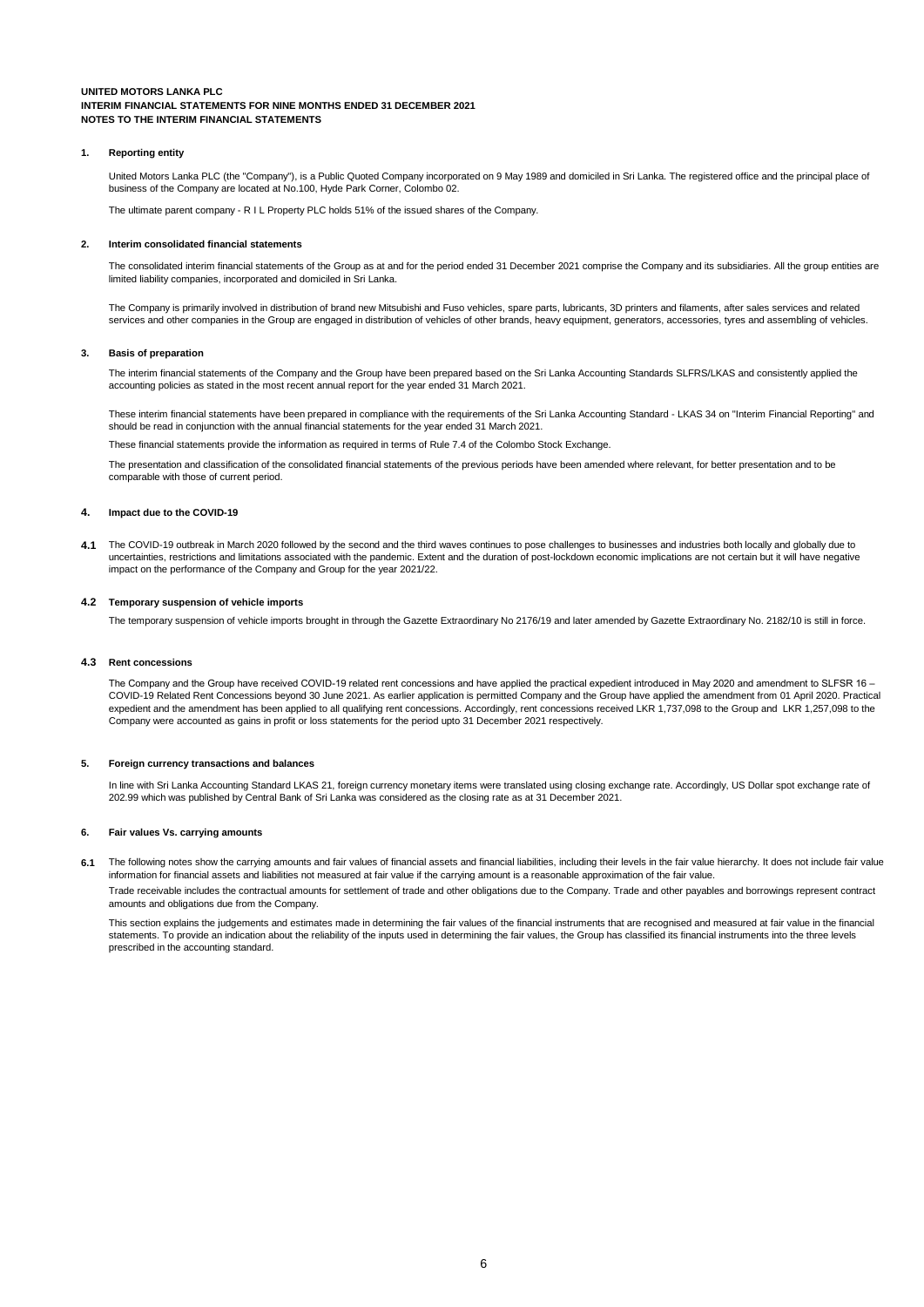|                                                                                       |                    | 31.12.2021                 |                            |                    |                            |                            |  |
|---------------------------------------------------------------------------------------|--------------------|----------------------------|----------------------------|--------------------|----------------------------|----------------------------|--|
|                                                                                       |                    |                            |                            |                    | 31.03.2021                 |                            |  |
|                                                                                       | Carrying<br>amount | Fair value                 |                            | Carrying<br>amount | Fair value                 |                            |  |
|                                                                                       | <b>LKR '000</b>    | Level 1<br><b>LKR '000</b> | Level 2<br><b>LKR '000</b> | <b>LKR '000</b>    | Level 1<br><b>LKR '000</b> | Level 2<br><b>LKR '000</b> |  |
| Financial assets at fair value through profit or loss (FVPL)                          |                    |                            |                            |                    |                            |                            |  |
| Equity shares                                                                         | 297.387            | 297,387                    |                            | 300,178            | 300,178                    |                            |  |
| Investments in unit trusts                                                            | 928,678            |                            | 928,678                    | 3,009,605          |                            | 3,009,605                  |  |
| Financial assets at amortised cost                                                    |                    |                            |                            |                    |                            |                            |  |
| Trade & other receivables excluding prepayments                                       | 2,854,730          |                            |                            | 1.844.614          |                            |                            |  |
| Cash & cash equivalents                                                               | 533,083            |                            |                            | 851,744            |                            |                            |  |
| Financial assets measured at fair value through other<br>comprehensive income (FVOCI) |                    |                            |                            |                    |                            |                            |  |
| Equity shares                                                                         | 274,877            | 274,877                    |                            | 258,864            | 258,864                    |                            |  |
|                                                                                       | 4,888,755          | 572,264                    | 928,678                    | 6,265,005          | 559,042                    | 3.009.605                  |  |
| Financial liabilities at amortised cost                                               |                    |                            |                            |                    |                            |                            |  |
| Interest bearing borrowings                                                           | 587,706            | $\overline{\phantom{a}}$   |                            | 2,106,979          |                            |                            |  |
| <b>Bank overdrafts</b>                                                                | 70,223             | $\overline{\phantom{a}}$   |                            | 71,682             |                            |                            |  |
|                                                                                       | 657,929            | $\overline{\phantom{a}}$   |                            | 2,178,661          | $\overline{\phantom{a}}$   | $\overline{\phantom{a}}$   |  |

|                                                                                       | Company            |                            |                            |                    |                            |                            |  |
|---------------------------------------------------------------------------------------|--------------------|----------------------------|----------------------------|--------------------|----------------------------|----------------------------|--|
|                                                                                       |                    | 31.12.2021                 |                            |                    | 31.03.2021                 |                            |  |
|                                                                                       | Carrying<br>amount | <b>Fair value</b>          |                            | Carrying<br>amount | Fair value                 |                            |  |
|                                                                                       | <b>LKR '000</b>    | Level 1<br><b>LKR '000</b> | Level 2<br><b>LKR '000</b> | <b>LKR '000</b>    | Level 1<br><b>LKR '000</b> | Level 2<br><b>LKR '000</b> |  |
| Financial assets at fair value through profit or loss (FVPL)                          |                    |                            |                            |                    |                            |                            |  |
| Equity shares                                                                         | 297,387            | 297,387                    |                            | 300,178            | 300,178                    |                            |  |
| Investments in unit trusts                                                            | 858,663            |                            | 858,663                    | 3,009,605          | $\overline{\phantom{a}}$   | 3,009,605                  |  |
| Financial assets at amortised cost                                                    |                    |                            |                            |                    |                            |                            |  |
| Trade & other receivables excluding prepayments                                       | 922,610            |                            |                            | 715,908            |                            |                            |  |
| Amounts due from related parties                                                      | 61,093             |                            |                            | 380,206            |                            |                            |  |
| Other financial assets at amortised cost-investments in                               |                    |                            |                            |                    |                            |                            |  |
| commercial papers                                                                     | 1,839,000          |                            |                            |                    |                            |                            |  |
| Cash & cash equivalents                                                               | 303,957            |                            |                            | 644,512            |                            |                            |  |
| Financial assets measured at fair value through other<br>comprehensive income (FVOCI) |                    |                            |                            |                    |                            |                            |  |
| Equity shares                                                                         | 229,667            | 229,667                    |                            | 211,519            | 211,519                    |                            |  |
|                                                                                       | 4,512,377          | 527,054                    | 858,663                    | 5,261,928          | 511,697                    | 3,009,605                  |  |
| Financial liabilities at amortised cost                                               |                    |                            |                            |                    |                            |                            |  |
| Interest bearing borrowings                                                           |                    |                            |                            | 500,411            |                            |                            |  |
| <b>Bank overdrafts</b>                                                                | 51,091             | ٠                          |                            | 48,557             | $\blacksquare$             |                            |  |
|                                                                                       | 51,091             |                            |                            | 548,968            | $\overline{\phantom{a}}$   |                            |  |

The following table shows the valuation technique used in measuring level 2 fair values, as well as the significant unobservable inputs used.

| Type                       | Valuation technique                                  | Significant<br>unobservable<br>inputs | Inter-relationship between key<br>unobservable inputs and fair value<br>measurement                       |
|----------------------------|------------------------------------------------------|---------------------------------------|-----------------------------------------------------------------------------------------------------------|
| Investments in unit trusts | Fair value is based on the published<br>unit prices. | Based on<br>published unit<br>prices. | The estimated fair value will<br>increase/(decrease) if: The published unit<br>prices are higher/(lower). |

### **6.2 Fair value hierarchy**

Fair value of financial instruments are based on a fair value hierarchy which is defined below.

#### **Level 1**

Inputs that are quoted market prices (unadjusted) in active market for identical instruments. The Company measures the fair value of an instrument using active quoted prices or dealer price quotations without any deductions for transaction cost. Market is regarded as active if quoted prices are readily and regularly available and represent actual and regularly occurring market transactions at arm's length basis.

#### **Level 2**

Inputs other than quoted prices included within level one that are observable either directly or indirectly. This category includes instruments valued using ; quoted market prices in an active markets for similar instruments; quoted prices for identical or similar instruments in markets that are considered less than active; or valuation techniques in which whole significant inputs are directly or indirectly observable from market data.

#### **Level 3**

The input that are unobservable. This category includes all the instruments for which valuation techniques includes input not based on observable data and the unobservable inputs have a significant effect on the instruments valuation. This category includes instruments that are valued based on quoted prices for similar instruments for which significant<br>unobservable adjustments or assumptions are re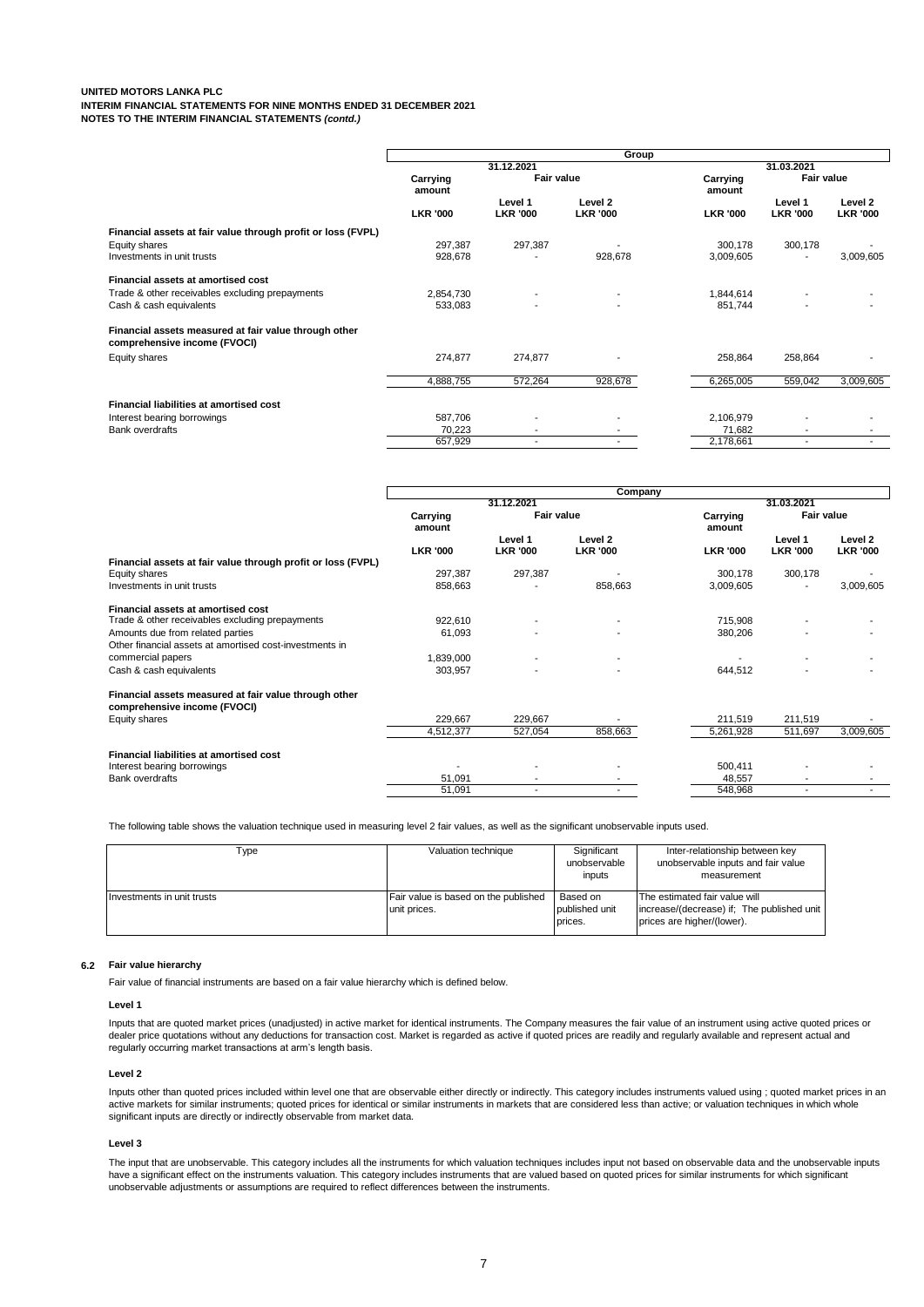#### **7. Approval of financial statements**

These consolidated interim financial statements for the period ended 31 December 2021 were authorized for issue by the Board of Directors on 10 February 2022.

#### **8. Operating segments**

An operating segment is a component of the Group that engages in business activities from which it earns revenues and incur expenses, including revenues and expenses that relate to transactions with any of the Group's other components whose operating results are reviewed regularly by the Group Chief Executive Officer/Executive Director to make decisions about resources allocated to each segment and assess its performance and for which discrete financial information is available.

The business segments of the Group are highlighted in the table below:

| Reportable segment         | Nature of business                                                              |
|----------------------------|---------------------------------------------------------------------------------|
| Spare parts & workshop     | Sale of spare parts and repairs and servicing of vehicles                       |
| Vehicles                   | Sale of passenger vehicles, commercial vehicles and<br>special purpose vehicles |
| Equipment & machinery      | Sale of heavy equipment, generators & machinery                                 |
| 3D Printers & services     | Sale of 3D printers, filaments, spare parts and related<br>services             |
| <b>Tyres</b>               | Sale of tyres                                                                   |
| Lubricant & other services | Sale of lubricants & hiring of vehicles                                         |

#### **9. Contingencies, capital and other commitments**

There has been no significant change in the nature of the contingencies and other commitments, which were disclosed in the Annual Report 2020/21.

### **10. Events after the reporting period and other matters**

Subsequent to the reporting date, no circumstances have arisen, which would require adjustments or disclosures in the financial statements.

#### **11. Related party transactions**

#### **11.1 Transactions with the parent company**

| <b>Transaction type</b>            | Nine months<br>ended<br>31.12.2021<br><b>LKR'000s</b> | Nine months<br>ended<br>31.12.2020<br><b>LKR'000s</b> |
|------------------------------------|-------------------------------------------------------|-------------------------------------------------------|
| <b>United Motors Lanka PLC</b>     |                                                       |                                                       |
| Repairs & services provided        | 789                                                   | 902                                                   |
| Rentals paid for premises occupied |                                                       | 770                                                   |
| Reimbursement of expenses          |                                                       | 14                                                    |
| Subsidiary-Unimo Enterprises Ltd   |                                                       |                                                       |
| Sale of vehicles                   | 18.490                                                |                                                       |

#### **11.2 Transactions with subsidiaries**

| <b>Transaction type</b>                | Nine months<br>ended<br>31.12.2021<br><b>LKR'000s</b> | Nine months<br>ended<br>31.12.2020<br><b>LKR'000s</b> |
|----------------------------------------|-------------------------------------------------------|-------------------------------------------------------|
| Sale of goods                          | 12,729                                                | 10,321                                                |
| Purchase of goods                      | 2.992                                                 | 7,460                                                 |
| Repairs and services provided          | 63,787                                                | 49,417                                                |
| Repairs & services obtained            | 394                                                   | 256                                                   |
| Fees on financial services provided    | 35,187                                                |                                                       |
| Expenses incurred                      | 63,653                                                | 57,461                                                |
| Reimbursement of expenses              | 7,677                                                 | 8,319                                                 |
| Hiring income received                 | 3,175                                                 | 3,550                                                 |
| Hiring rentals paid for vehicles       | 601                                                   | 600                                                   |
| Interest received                      | 78,811                                                | 58,089                                                |
| Loans granted                          | 2,033,016                                             | 6,239,700                                             |
| Loan settlements                       | 2,301,700                                             | 4,241,021                                             |
| Commission on sales                    | 172                                                   |                                                       |
| Investments in commercial papers       | 1,800,000                                             |                                                       |
| Rentals paid for premises occupied     | 73,533                                                | 73,533                                                |
| Rentals received for premises occupied | 16,190                                                | 17,598                                                |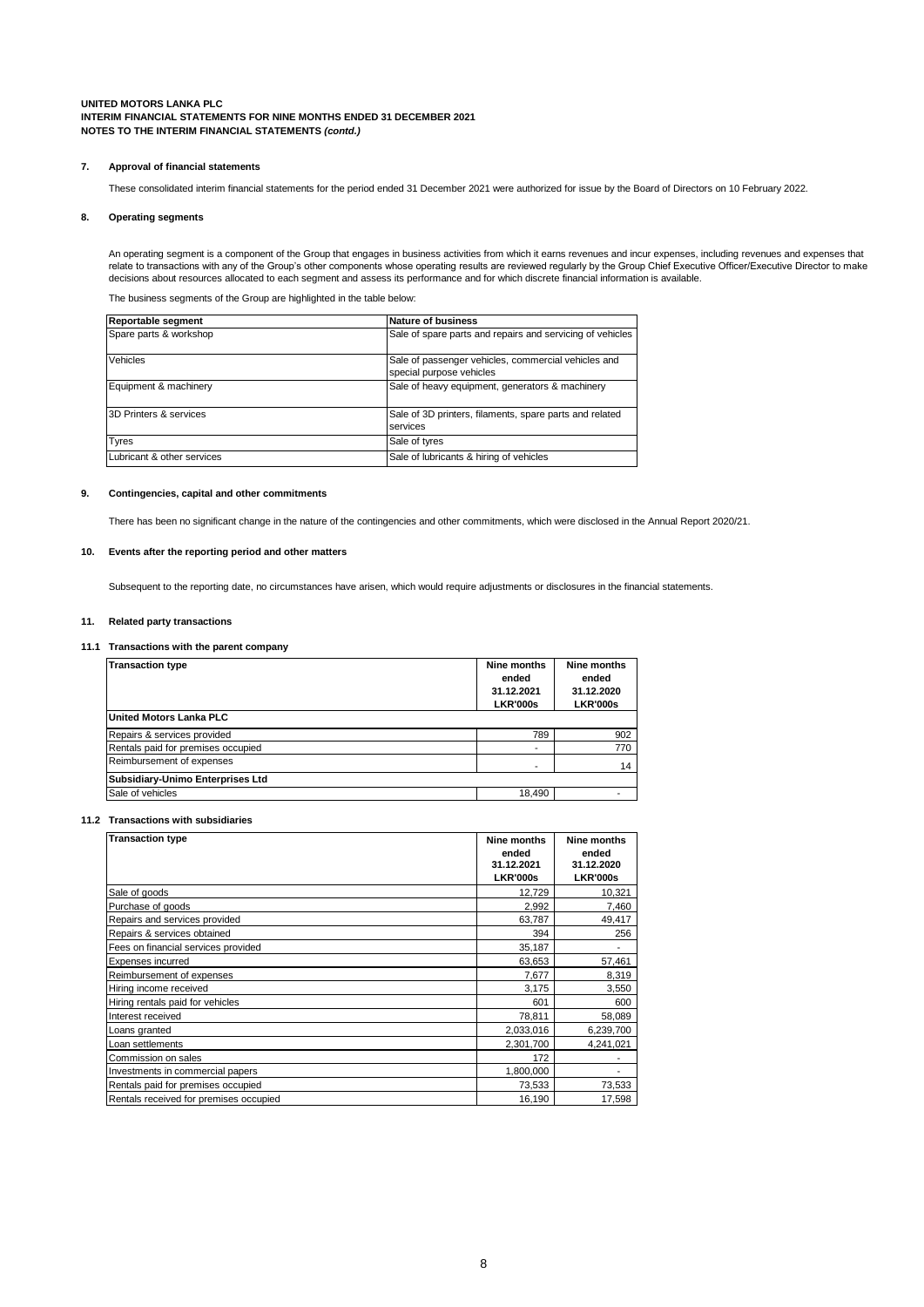#### **11.3 Transactions with other related entities of the parent company**

| Company                 | <b>Transaction type</b>        | Nine months<br>ended<br>31.12.2021<br><b>LKR'000s</b> | Nine months<br>ended<br>31.12.2020<br><b>LKR'000s</b> |
|-------------------------|--------------------------------|-------------------------------------------------------|-------------------------------------------------------|
| Pap Solar One (Pvt) Ltd | Repairs & services<br>provided | 192                                                   |                                                       |

# **11.4 Non – recurrent related party transactions**

There were no non – recurrent transactions for the period ended 31 December 2021 which requires immediate market disclosure.

# **12. Share information**

#### **12.1 Stated capital**

Stated capital is represented by number of shares in issue as given below:

| As at                                   | 31.12.2021  | 31.03.2021  |
|-----------------------------------------|-------------|-------------|
| Ordinary shares                         | 100,900,626 | 100,900,626 |
| 12.2 Public shareholding<br>As at       | 31.12.2021  | 31.03.2021  |
| Number of public shareholders           | 3.645       | 3.818       |
| Percentage of shares held by the public | 24.51%      | 24.57%      |

The float adjusted market capitalisation as at 31 December 2021 - LKR. 2,302,203,613

Public shareholding percentage as at 31 December 2021 is 24.51% and the Company is in compliance with option 5 of Section 7.13.1 (a) of the Listing Rules of Colombo Stock Exchange.

### **12.3 Directors' shareholding**

The number of shares held by the Board of Directors are as follows:

| As at                  | 31.12.2021 | 31.03.2021 |
|------------------------|------------|------------|
| Mr. Devaka Cooray      | 32,690     |            |
| Mr. Chanaka Yatawara   | 1,696,193  | 1,696,193  |
| Mr. Ananda Atukorala   | 3,000      | 3,000      |
| Ms. Hiroshini Fernando |            |            |
| Mr. Ramesh Yaseen      | 10.620     | 10,620     |
| Prof. Malik Ranasinghe |            |            |
| Mr. Stuart Chapman     | ۰          |            |
| Ms. Coralie Pietersz   |            |            |
| Mr. Janya Takami       |            |            |
|                        | 1,742,503  | 1,709,813  |

#### **12.4 Twenty largest shareholders of the Company are as follows:**

| As at                                     | 31.12.2021          | 31.03.2021 |                     |                          |  |
|-------------------------------------------|---------------------|------------|---------------------|--------------------------|--|
|                                           | Number of<br>shares | %          | Number of<br>shares | %                        |  |
| R I L Property PLC                        | 51,459,320          | 51.00      | 51,459,320          | 51.00                    |  |
| Ms. R. R. Takahashi                       | 11,762,041          | 11.66      | 11,762,041          | 11.66                    |  |
| Mr. M. A. Yaseen                          | 11,178,511          | 11.08      | 11,178,511          | 11.08                    |  |
| Mrs. S. M. Chrysostom                     | 6,945,471           | 6.88       | 6,945,471           | 6.88                     |  |
| Mitsubishi Motors Corporation             | 4,937,142           | 4.89       | 4,937,142           | 4.89                     |  |
| Mr. Chanaka Yatawara                      | 1,696,193           | 1.68       | 1,696,193           | 1.68                     |  |
| Mr. A. M. Weerasinghe                     | 1,402,280           | 1.39       | 1,552,280           | 1.54                     |  |
| Amana Bank PLC / Mr. M. Z. Mohamed Ghouse | 393,946             | 0.39       |                     |                          |  |
| Amana Bank PLC / Mr. Mohamed Nayaz Deen   | 346,381             | 0.34       |                     |                          |  |
| Mr. S. D. Yaseen                          | 243,300             | 0.24       | 243,300             | 0.24                     |  |
| Mrs. N. K. Samaraweera                    | 234,621             | 0.23       | ٠                   | ۰.                       |  |
| Mrs. L. E. M. Yaseen                      | 200,000             | 0.20       | 200,000             | 0.20                     |  |
| Mr. P. Rathnayaka                         | 156,000             | 0.15       | 156,000             | 0.15                     |  |
| Bank of Ceylon A/C No. 1                  | 152,000             | 0.15       | 524,677             | 0.52                     |  |
| Mercantile Investments and Finance PLC    | 150,000             | 0.15       | 150,000             | 0.15                     |  |
| Usui Lanka (Pvt) Limited                  | 150,000             | 0.15       | $\blacksquare$      | $\overline{\phantom{a}}$ |  |
| Akbar Brothers (Pvt) Ltd A/C No. 1        | 136,648             | 0.14       | 136,648             | 0.14                     |  |
| Mr. M. Anndreino Yaseen                   | 119,430             | 0.12       | 119,430             | 0.12                     |  |
| Mr. V. A. Yaseen                          | 119,427             | 0.12       | 119,427             | 0.12                     |  |
| Mr. J. A. Yaseen                          | 119,427             | 0.12       | 119,427             | 0.12                     |  |
|                                           |                     |            |                     |                          |  |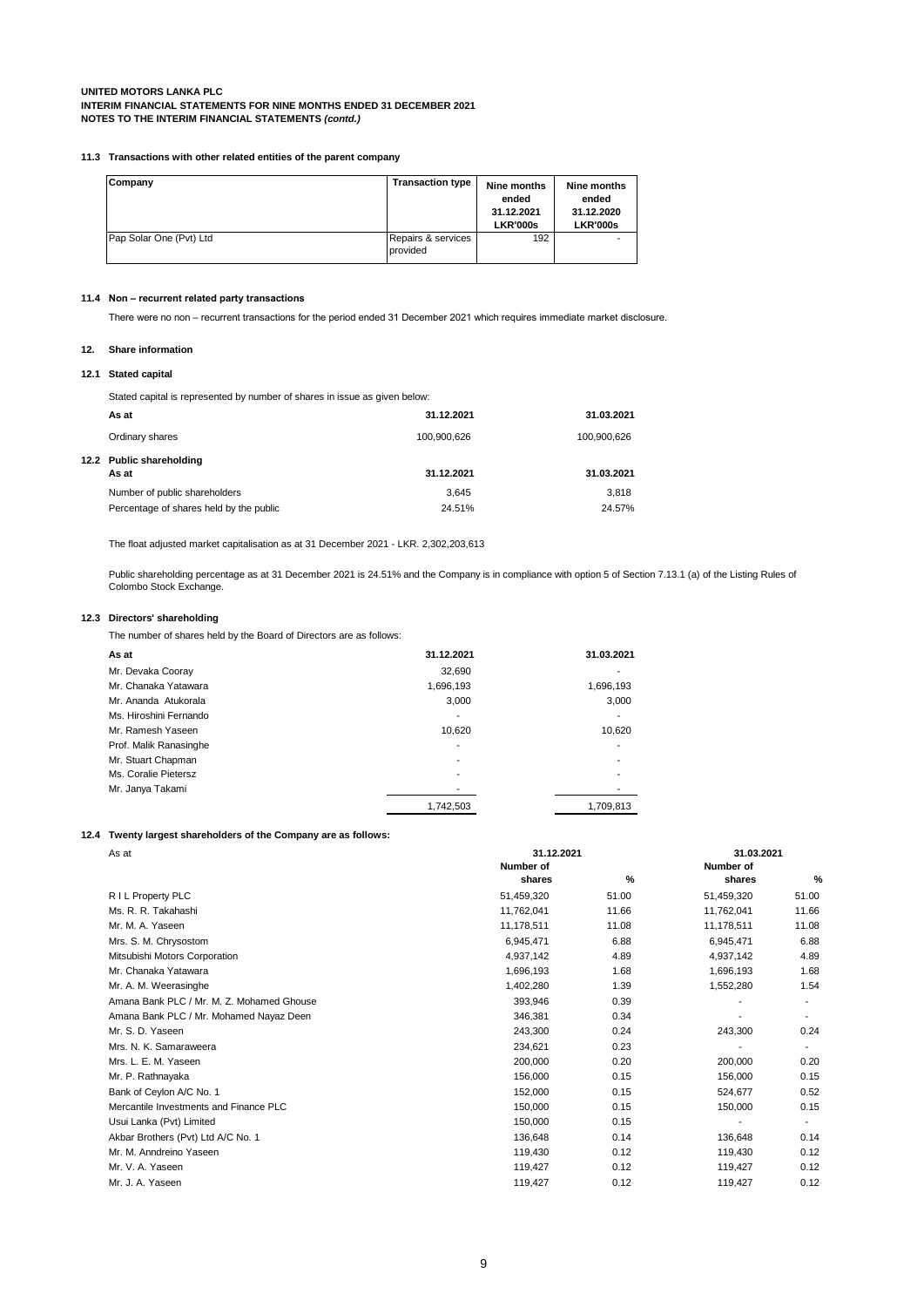### **12.5 Earnings per share (EPS)**

Earnings per share has been calculated for all the periods based on the number of shares in issue as at the current period end.

# **12.6 Net assets per share**

Net assets per share has been calculated for all the periods based on the number of shares in issue as at the current period end.

# **12.7 Market price per share**

| For the quarter ended 31 December | 2021       | 2020       |  |  |
|-----------------------------------|------------|------------|--|--|
|                                   | <b>LKR</b> | <b>LKR</b> |  |  |
| Highest price                     | 110.00     | 83.00      |  |  |
| Lowest price                      | 70.00      | 50.00      |  |  |
| Last traded price                 | 93.10      | 79.00      |  |  |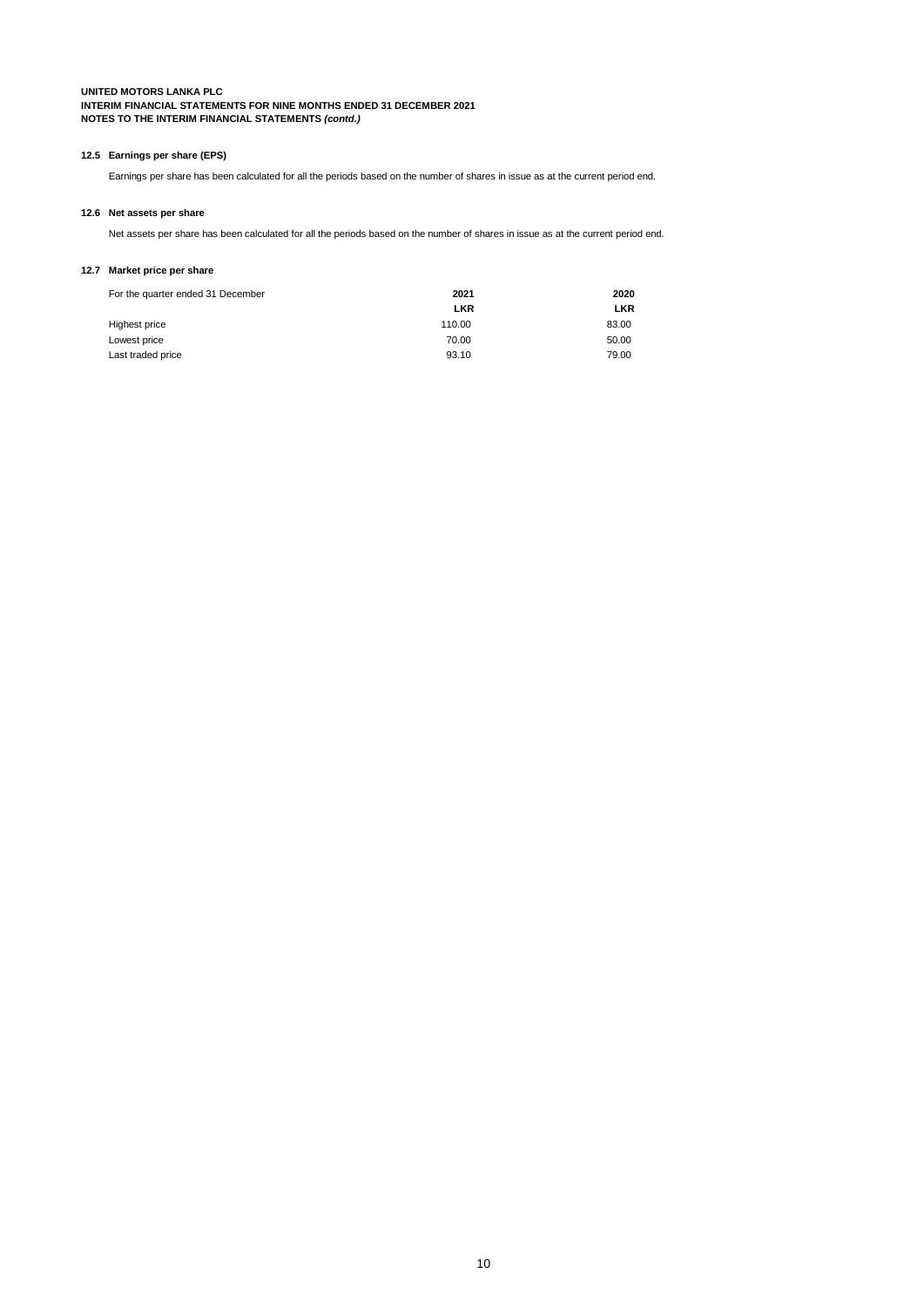#### **UNITED MOTORS LANKA PLC INTERIM FINANCIAL STATEMENTS FOR NINE MONTHS ENDED 31 DECEMBER 2021 SEGMENT INFORMATION**

**Group**

|                                                                                                                                                                                                                    | Spare parts & workshop                        |                                               |                                               | <b>Vehicles</b><br>Equipment & machinery      |                                                          |                                                          | 3D Printers & services                                  |                                                          | <b>Tyres</b>                                  |                                                      | Lubricants & other<br>services                |                                               | <b>Total</b>                                                                               |                                                                                                 |
|--------------------------------------------------------------------------------------------------------------------------------------------------------------------------------------------------------------------|-----------------------------------------------|-----------------------------------------------|-----------------------------------------------|-----------------------------------------------|----------------------------------------------------------|----------------------------------------------------------|---------------------------------------------------------|----------------------------------------------------------|-----------------------------------------------|------------------------------------------------------|-----------------------------------------------|-----------------------------------------------|--------------------------------------------------------------------------------------------|-------------------------------------------------------------------------------------------------|
| <b>In LKR'000</b>                                                                                                                                                                                                  | 9 Months<br>ended<br>31.12.2021<br>Un-audited | 9 Months<br>ended<br>31.12.2020<br>Un-audited | 9 Months<br>ended<br>31.12.2021<br>Un-audited | 9 Months<br>ended<br>31.12.2020<br>Un-audited | 9 Months<br>ended<br>31.12.2021<br>Un-audited            | 9 Months<br>ended<br>31.12.2020<br><b>Un-audited</b>     | 9 Months<br>ended<br>31.12.2021<br>Un-audited           | 9 Months<br>ended<br>31.12.2020<br>Un-audited            | 9 Months<br>ended<br>31.12.2021<br>Un-audited | 9 Months<br>ended<br>31.12.2020<br><b>Un-audited</b> | 9 Months<br>ended<br>31.12.2021<br>Un-audited | 9 Months<br>ended<br>31.12.2020<br>Un-audited | 9 Months<br>ended<br>31.12.2021<br>Un-audited                                              | 9 Months<br>ended<br>31.12.2020<br><b>Un-audited</b>                                            |
| Segment revenue<br>Inter segment revenue<br>Revenue from external customers                                                                                                                                        | 1,615,966<br>(46, 780)<br>1,569,186           | 1,395,922<br>(37, 520)<br>1,358,402           | 6,983,973<br>6,983,973                        | 6,840,444<br>(8,556)<br>6,831,888             | 789,806<br>(394)<br>789,412                              | 404,249<br>404,249                                       | 24,342<br>24,342                                        | 10,035<br>10,035                                         | 187,455<br>(2,991)<br>184,464                 | 176,710<br>(1,532)<br>175,178                        | 1,097,691<br>(11, 863)<br>1,085,828           | 761,892<br>(7, 348)<br>754,544                | 10,699,233<br>(62,028)<br>10,637,205                                                       | 9,589,252<br>(54, 956)<br>9,534,296                                                             |
| Revenue from contracts with customers<br>Goods transferred at a point in time<br>Services rendered<br>Total revenue from contracts with customers<br>Segment profit/(loss)                                         | 1,264,505<br>304.681<br>1,569,186<br>335,556  | 1,078,392<br>280.010<br>1,358,402<br>285,216  | 6,979,769<br>4,204<br>6,983,973<br>539,453    | 6,351,531<br>480.357<br>6,831,888<br>581,171  | 789,412<br>$\overline{\phantom{a}}$<br>789,412<br>23,496 | 404,249<br>$\overline{\phantom{a}}$<br>404,249<br>21,333 | 24,342<br>$\overline{\phantom{a}}$<br>24,342<br>(3,679) | 10,035<br>$\overline{\phantom{0}}$<br>10,035<br>(9, 192) | 184,464<br>184,464<br>22,148                  | 175,178<br>175,178<br>26,095                         | 1,085,828<br>1,085,828<br>181,998             | 754,544<br>754,544<br>53,975                  | 10,328,320<br>308.885<br>10,637,205<br>1,098,972                                           | 8,773,929<br>760,367<br>9,534,296<br>958,598                                                    |
| Unallocated income<br>Unallocated expenses<br>Profit from operations before finance cost<br>Finance income<br>Finance cost<br>Net finance income/(cost)<br>Profit before income tax expense<br>Income tax expenses |                                               |                                               |                                               |                                               |                                                          |                                                          |                                                         |                                                          |                                               |                                                      |                                               |                                               | 93,469<br>(507, 631)<br>684,810<br>119,604<br>(51, 143)<br>68,461<br>753,271<br>(182, 322) | 81,905<br>(448, 175)<br>592,328<br>109,114<br>(309, 278)<br>(200, 164)<br>392,164<br>(143, 654) |
| Profit for the period                                                                                                                                                                                              |                                               |                                               |                                               |                                               |                                                          |                                                          |                                                         |                                                          |                                               |                                                      |                                               |                                               | 570,949                                                                                    | 248,510                                                                                         |
| Segment assets<br>Unallocated assets<br><b>Total assets</b>                                                                                                                                                        | 3,526,321<br>3,526,321                        | 2,378,021<br>2,378,021                        | 6,619,095<br>6,619,095                        | 7,485,787<br>7,485,787                        | 958,964<br>958.964                                       | 652,228<br>652.228                                       | 28,209<br>28.209                                        | 15,189<br>15,189                                         | 359,301<br>359,301                            | 295,094<br>295.094                                   | 1,832,302<br>1.832.302                        | 1,262,511<br>1,262,511                        | 13,324,191<br>4,841,638<br>18,165,828                                                      | 12,088,830<br>6,634,713<br>18,723,543                                                           |
| Segment liabilities<br><b>Unallocated liabilities</b>                                                                                                                                                              | 72,722                                        | 230,236                                       | 1,579,443                                     | 225,952                                       | 222,631                                                  | 15,592                                                   | 634                                                     | 1,904                                                    | 30,175                                        | 8,223                                                | 79,049                                        | 181,473                                       | 1,984,654<br>2,381,910                                                                     | 663,380<br>5,108,783                                                                            |
| <b>Total liabilities</b>                                                                                                                                                                                           | 72,722                                        | 230,236                                       | 1,579,443                                     | 225,952                                       | 222,631                                                  | 15,592                                                   | 634                                                     | 1,904                                                    | 30,175                                        | 8,223                                                | 79,049                                        | 181,473                                       | 4,366,564                                                                                  | 5,772,163                                                                                       |
| Segment capital expenditure-allocated                                                                                                                                                                              | 13,744                                        | 4,553                                         | 61,171                                        | 22,899                                        | 6,914                                                    | 1,355                                                    | 213                                                     | 34                                                       | 1,616                                         | 587                                                  | 9,511                                         | 2,529                                         | 93,169                                                                                     | 31,957                                                                                          |
| Depreciation & amortisation-allocated                                                                                                                                                                              | 38,056                                        | 41,537                                        | 196,287                                       | 219,862                                       | 17,832                                                   | 13,235                                                   | 401                                                     | 931                                                      | 3,037                                         | 3,715                                                | 22,081                                        | 20,022                                        | 277,694                                                                                    | 299,302                                                                                         |
| Non cash expenses/(income)                                                                                                                                                                                         | 10,018                                        | 29,849                                        | (20, 677)                                     | (18, 146)                                     | 2,452                                                    |                                                          | 485                                                     |                                                          | 7,012                                         | (4,266)                                              | (3,803)                                       | 9,278                                         | (4, 513)                                                                                   | 16,715                                                                                          |

Notes: All amounts are in LKR.'000s, unless otherwise stated. Figures in brackets indicate deductions.